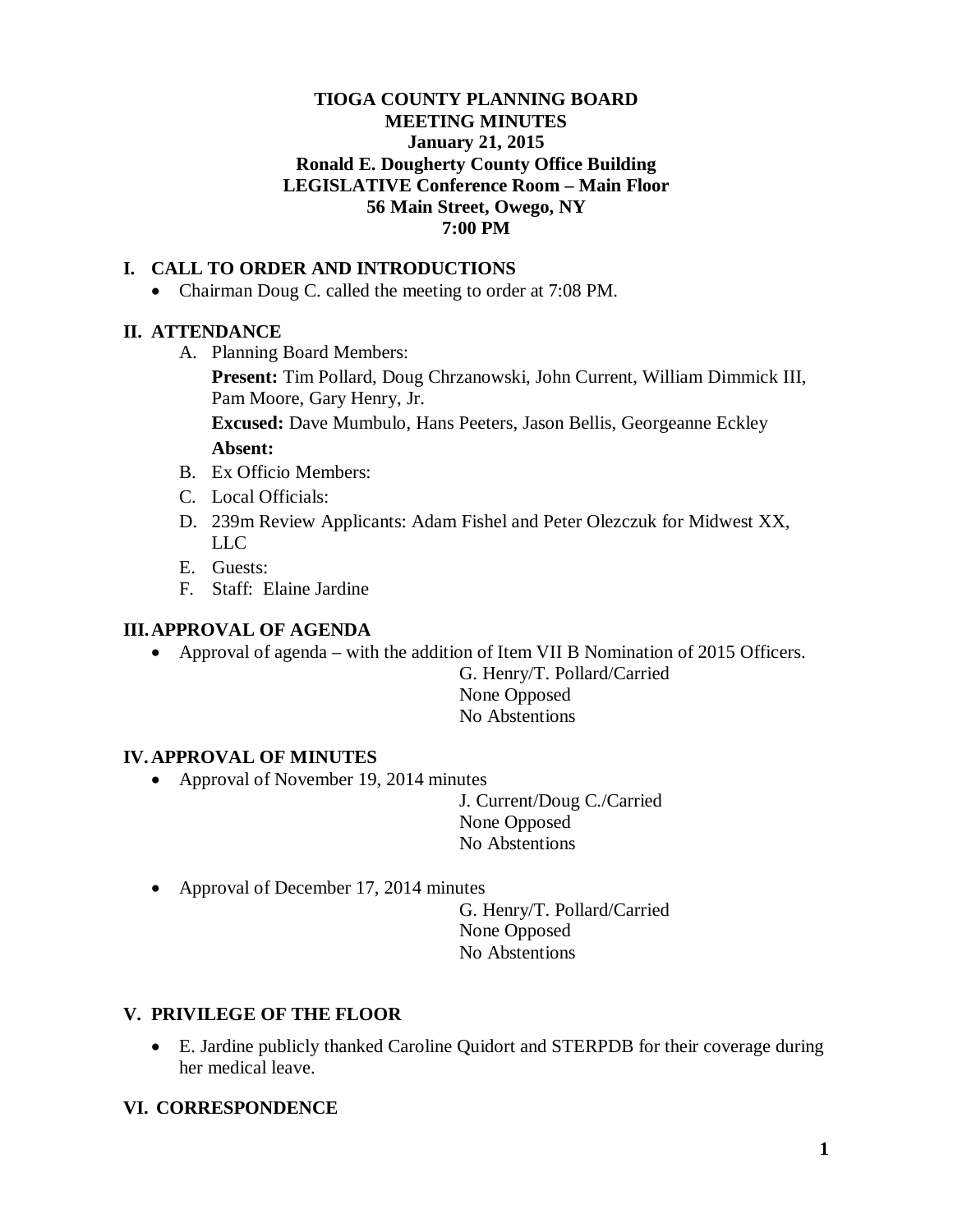## **VII. NEW BUSINESS A. 239 Reviews**

# **1. County Case 2015-001: Town of Candor, Site Plan Review, Midwest XX, LLC**

The applicant is proposing to construct and operate a one-story, 9,100 square foot building, disturbing 1.2 of the 4.992-acre parcel, to be used as a Dollar General retail facility, with associated driveway access, parking and utilities. There will be 30 parking spaces provided and one ground sign in the front.

Hours of operation will be 8 AM – 9 PM daily, with 8 -10 employees. A maximum of 140 vehicle trips per day will be generated. There will be a box-type truck making deliveries daily, and also 1 semi-tractor trailer truck making deliveries once per week which may vary depending on demand.

The case is subject to 239 review because the parcel is within 500 feet of a State/County road and is within 500 feet of farm operations in an Agricultural District. The applicant has sent an Agricultural Data statement to the adjoining land owner in the agricultural district.

Staff recommends approval with the condition that the applicant obtain the proper approvals from NYS DOT Region 9 for the driveway, Tioga County Department of Health for the septic system design, and NYS DEC SWPPP approval.

**Q: Doug C.** – Will the tree line shown on plan C-2 be kept or cut back? **A: A. Fishel** –They will actually be cleared near intersection. But this in turn will require the installation of a drainage swale at that end of the property to keep water flowing and not pooling on site.

**Q: Doug C.** – Is there enough room for tractor trailer deliveries with this configuration? **A: A. Fishel** – The applicant has updated this due to NYS DOT's concern about the driveway width. Trucks will now enter from access and pull into the front parking lot, parallel to the structure, then back into the loading area. A. Fishel showed TCPB members a new plan that illustrates this.

**Q: G. Henry** – The Town of Candor Planning Board had the concern at our sketch plan meeting that the septic was too close to the adjoining property line. **A: A. Fishel** – The placement shown on the site plan meets the Health Department requirements of 10 feet and due to the site's topography, it will drain inward toward this property and not toward the adjoining property.

#### **With no further discussion, motion to recommend approval of the site plan:**

|                   | G. Henry/J. Current/Carried |
|-------------------|-----------------------------|
| Yes               | 6                           |
| N <sub>0</sub>    | ⋀                           |
| <b>Abstention</b> | ∩*                          |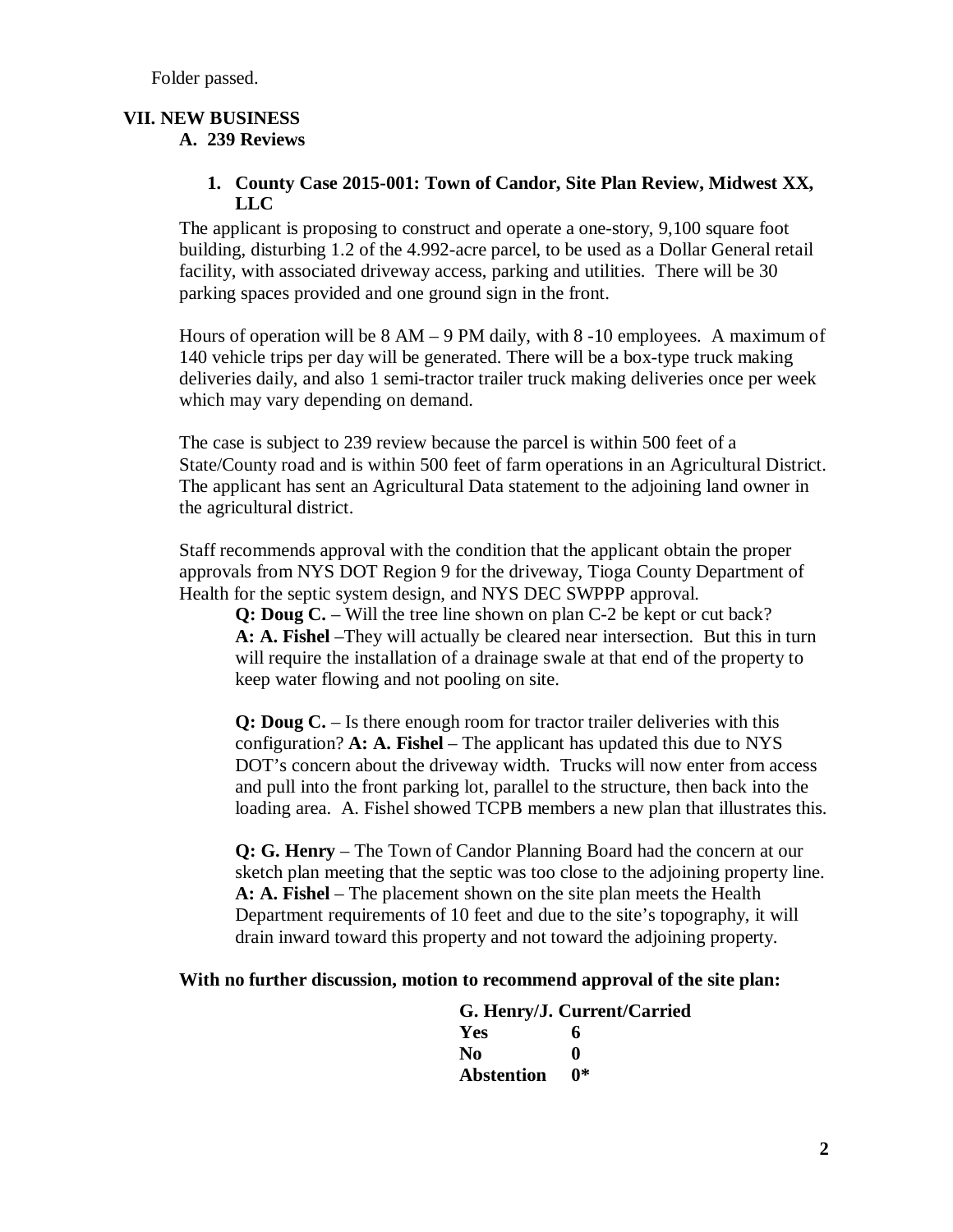**\*Note** – Gary Henry stated he would forfeit his vote on this case at the Town of Candor Planning Board meeting in order for the County Planning Board to achieve a majority vote.

- B. Nominations for 2015 Officers
	- Board members decided by consensus to offer the same officer slate as 2014: Chair – Doug C. Vice-Chair – William Dimmick III Secretary – Pam Moore

## **VIII. REPORTS**

- A. Local Bits and Pieces
	- **1. Town of Candor**  G. Henry
		- Reviewing and updating Comprehensive Plan, including conducting a new survey of town residents. E. Jardine mentioned she would provide him with language to incorporate the Town's Hazard Mitigation plan into the Comprehensive Plan. All TCPB members requested this as well.

#### **2. Town of Nichols** – P. Moore

• No report.

#### **3. Town of Berkshire** – T. Pollard

• The Town Board and Planning Board will hold a joint meeting next month to review the survey responses and outline their Comprehensive Plan update.

#### **4. Town of Tioga –** D. Chrzanowski

- Town Planning Board continues work on Comprehensive Plan.
- Doug C. is the new Chair of the Town Planning Board.

## **5. Village of Waverly** – W. Dimmick III

- Nothing to report
- **6. Village of Owego** G. Eckley
	- Not in attendance.

#### **7. Town of Newark Valley** – H. Peeters

• Not in attendance.

## **8. Town of Richford** - vacant

#### **9. Town of Owego** – J. Current

- Nothing to Report
- **10. Town of Barton** D. Mumbulo
	- Not in attendance
- **11. Spencer** vacant